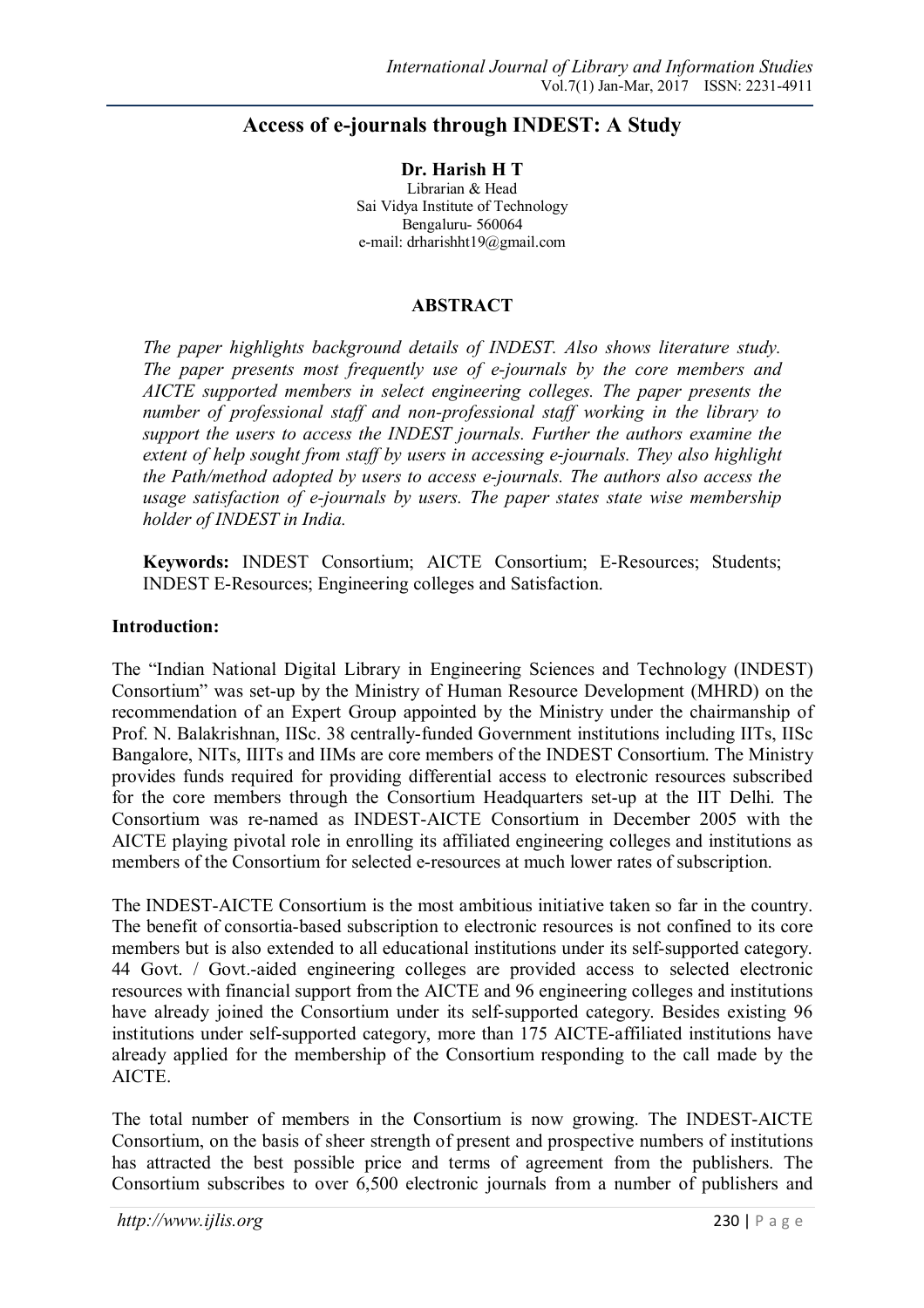aggregators. The INDEST-AICTE website (http://indest.iitd.ac.in or http://paniit.iitd.ac.in/indest) hosts a search interface to locate these journals and their URLs.

## **Objectives:**

- To show most frequently use of e-journals by the core members and AICTE supported members in select engineering colleges in the present study.
- To present the number of professional staff and non-professional staff of select engineering college in the present study.
- To examine the extent of help sought from staff by users in the accessing e-journals of INDEST.
- To know the guidelines adopted to access e-journals of INDEST by users.
- To access the usage satisfaction of e-journal by users.

### **Scope and limitations:**

This geographical scope of the study limited to the users of INDEST at the engineering colleges in the Bangalore city. Further this study will be limited to selected engineering colleges in Bangalore city. (Students)

#### **Sample population:**

The sample for the current survey is restricted to the students of the selected engineering colleges in Bangalore city.

### **Methodology:**

The investigator combines survey method and observation method to collect data. The investigator design a questionnaire for libraries under study and personal distributed to the users. Simultaneously the researcher visited each of this college and had personal interviews with the library staff to obtain valued data about INDEST consortium and recorded required data or information for the study.

### **Literature study**

Some of the similar studies carried out in this area of work are reported here. **Tamrakar and Garg (2016).** opined that Indian Institute of Technology-Guwahati made voluminous efforts to provide better e-resources services to its users. They measure the extent and use of eresources, information alert services, awareness towards the e-resources, purpose of using the e-resources, attitude of library staff and overall quality of e-services offered by the library of Indian Institute of Technology-Guwahati. 394 survey based questionnaires were distributed and received from PG students, research scholars and faculty members of IIT-Guwahati which were analyzed in this study. The found that e-journals are more popular than print journals; the library regularly invites users views regarding the information constraint; and the library continuously puts forward information alert services to their users. Most of the users are aware about the e-journals/database offered by the library concerned to their subject and also are able to explore the e-resources allied to their area of interest. **Khanchandani, V and Hasan, N (2016).** Indian Institute of Technology, Delhi is one of the premier institutes of India and was established in 1961. To cater the research and the teaching needs of the institute, Central Library, IIT Delhi is providing different resources, services and products to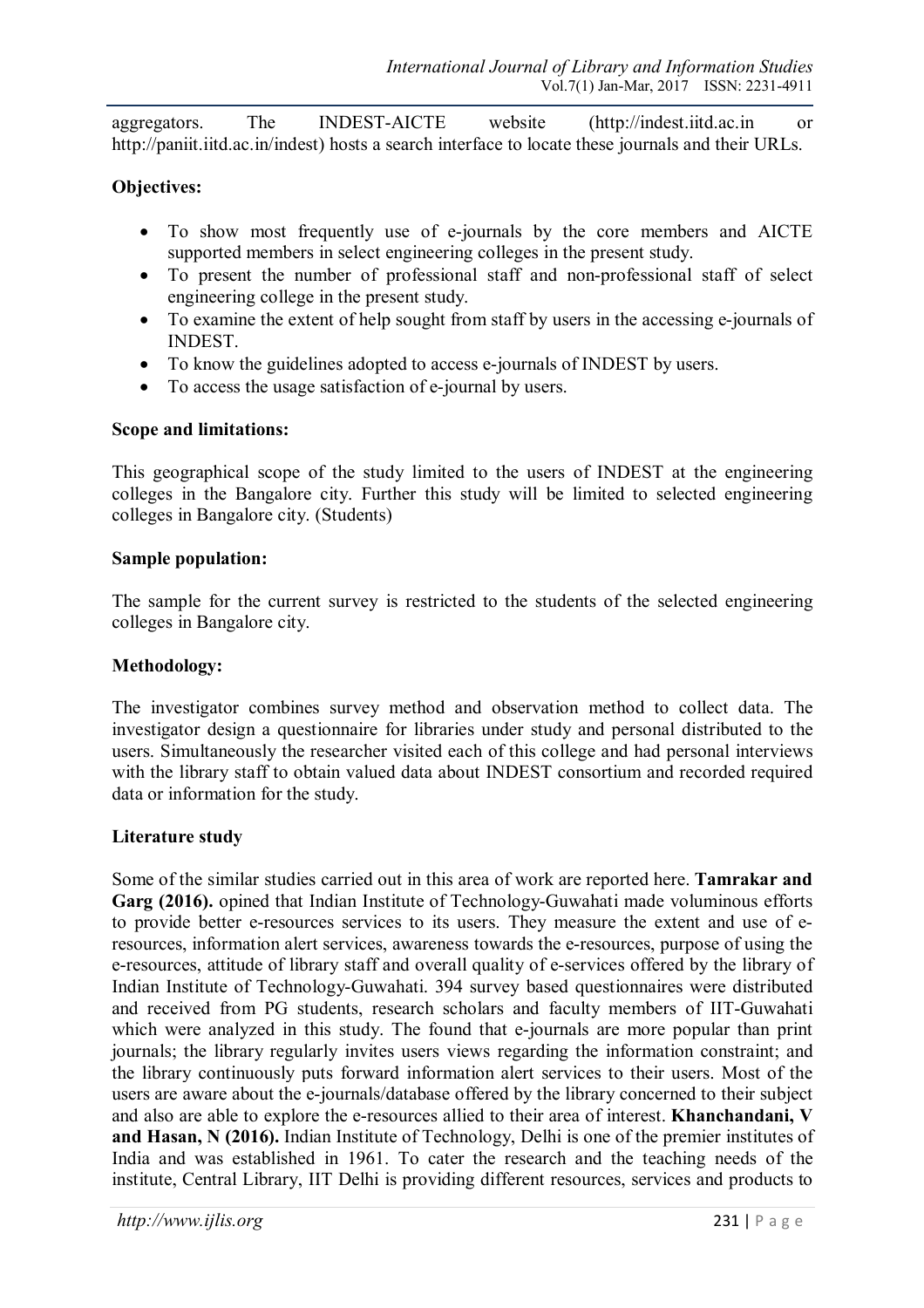the faculty and the students. To maximize the usage and for increasing the importance, libraries in the present era around the world are adopting the different marketing strategies. Marketing besides providing sustainability, also helps in realizing the goals of libraries. They provide a comprehensive overview on different marketing strategies adopted by libraries with special reference to Central Library, IIT Delhi for reaching to its users and to increase the outreach. The paper is intended to help professionals and the library users in knowing the various resources, services and products provided by the Central Library, IIT Delhi as a model to be explored and followed by other libraries and their administrators. **Srivastava and Verma (2015)** are of the view that **c**onsortium based library subscription to e-journals and electronic full-text databases are picking up good momentum in India. INDEST-AICTE consortium, CSIR consortium, IIM consortium, INFLIBNET's, UGC-INFONET consortium, DRDO consortium and so on are successful ones to name a few. **Khan (2015)** portray that users are the key component of a library. An attempt was made to study the use of e-resource by the users with specific reference to INFLIBNET N-LIST. **Khaparde and Ambedkar (2014)** discuss the developments in ICTs, the growth of ETDs, history of ETD in India. Further the paper presents an account of UGC Regulations 2005 and 2009, INDEST Consortium, ICSSR – NASSDOC and National Knowledge Commissions.

#### **Analysis**

|                 | ັ<br>Sl. No   Name of the journal           | Core member (48) |
|-----------------|---------------------------------------------|------------------|
| $\mathbf{1}$    | <b>ACM Digital Library</b>                  | 39               |
| $\overline{2}$  | J-Gate Custom Content for Consortia (JCCC)  | 37               |
| $\overline{3}$  | Nature                                      | 36               |
| $\overline{4}$  | <b>Science Direct</b>                       | 35               |
| $\overline{5}$  | ASME (including AMR)                        | 33               |
| $\overline{6}$  | <b>ASCE</b>                                 | 31               |
| $\overline{7}$  | <b>ASTM Standards and Journals</b>          | 29               |
| $\overline{8}$  | <b>Indian Standards</b>                     | 29               |
| $\overline{9}$  | ProQuest Science (formerly ASTP)            | 22               |
| $\overline{10}$ | IEL Online (5 Users)                        | 21               |
| 11              | ABI / Inform Complete                       | 15               |
| 12              | Capitaline                                  | 13               |
| 13              | <b>EBSCO</b> Databases                      | 13               |
| 14              | Emerald Xtra                                | 13               |
| 15              | Euromonitor (GMID)                          | 13               |
| 16              | IEL Online (1 User)                         | 13               |
| 17              | MathSciNet                                  | 13               |
| 18              | <b>COMPENDEX</b> on EI Village              | 8                |
| 19              | IEL Online (15 Users)                       | 8                |
| 20              | <b>INSPEC</b> on EI Village                 | 8                |
| 21              | CRIS INFAC Ind. Information                 | 6                |
| 22              | <b>INSIGHT</b>                              | 6                |
| 23              | AIP/APS                                     | $\overline{5}$   |
| 24              | <b>JCCC</b>                                 | 5                |
| 25              | <b>INSPEC &amp; Compendex on EI Village</b> | $\mathbf{1}$     |
| 26              | Science Direct: Option I                    | $\mathbf{1}$     |

Table 1: shows that the analysis of usage of e-journals by core member institutions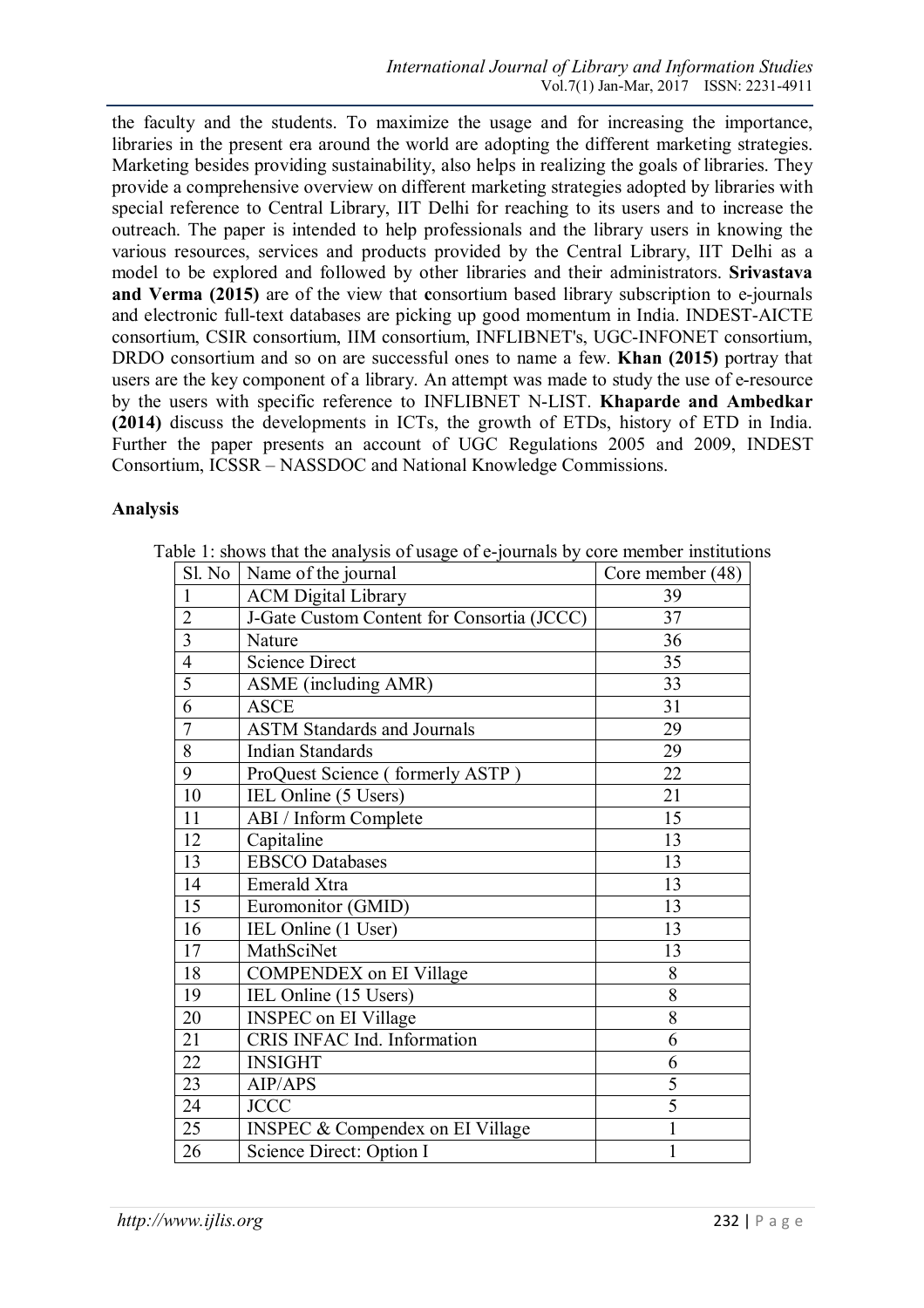*Note:* **C o r e M e m b e r s:** The Ministry of Human Resource Development (MHRD) provides funds required for providing differential access to various electronic resources subscribed by the Consortium for 48 core member institutions. The members of core group of Institutions are as follows: IITs and IISc (8) NITs , ISM, SLIET and NERIST ( 21) IISERs (5) IIMs, IIIT, IIITM and NITIE (14)

The above table (table 1) reveals that the vast amount of used e-journals is ACM Digital Library which accounts for 39 institutions out of 48 core members. J-Gate Custom Content for Consortia (JCCC) which stands second in the rank accounting for 37 core member users out of 48 core members. Nature, Science Direct, ASME (including AMR) and ASCE with a least difference of each representing 36, 35, 33 and 31 respectively. Fallowed by ASTM Standards and Journals and Indian Standards accounts for 29 each core member users. While there are 22, 21 and 15 core users representing ProQuest Science ( formerly ASTP ), IEL Online (5 Users) and ABI / Inform Complete respectively. Remaining sub categories of journals like Capitaline, EBSCO Databases, Emerald Xtra, Euromonitor (GMID), IEL Online (1 User) and MathSciNet which represent 13 core users each, accounting 27.08% each users out of total 48 core users. COMPENDEX on EI Village, IEL Online (15 Users), INSPEC on EI Village, CRIS INFAC Ind. Information, INSIGHT, AIP/APS, JCCC, INSPEC & Compendex on EI Village and Science Direct: Option I representing 16%, 12.5%, 10% and 2%out of total 48 core users.

Findings:

ACM Digital Library, J-Gate Custom Content for Consortia (JCCC), Nature, Science Direct, ASME (including AMR) and ASCE which are the most used and on demand usage accounting for 81.25%, 77%, 75%, 72% and 62% respectively out of total core members(48). Whereas CRIS INFAC Ind. Information, INSIGHT, AIP/APS, JCCC, INSPEC & Compendex on EI Village and Science Direct: Option I though this e-journals are popular the usage percentage of this journals are least to 2%.

| <u>THUTH Dupportue intimber institutions</u> |                                  |                       |  |  |
|----------------------------------------------|----------------------------------|-----------------------|--|--|
|                                              | Sl. No   Name of the journal     | $AICTE$ member $(60)$ |  |  |
|                                              | IEL Online (1 User)              | 59                    |  |  |
| 02                                           | ASME (including AMR)             |                       |  |  |
| 03                                           | <b>ASCE</b>                      | 35                    |  |  |
| 04                                           | ProQuest Science (formerly ASTP) |                       |  |  |

| Table 1a: shows that the analysis of usage of e-journals by |
|-------------------------------------------------------------|
| <b>AICTE</b> Supported member institutions                  |

Note: **AICTE - supported Members** (60) AICTE provides funds for access to e-resources to (60) Government engineering colleges or technical institutions.

The above table indicates that among 60 total AICTE members of using e-journals IEL Online (1 User) accounts for 59 representing 98.3%. Fallowed by ASME (including AMR)(36) and ASCE(35) accounting for 60% and 58.3% respectively. ProQuest Science ( formerly ASTP ) represent only 3% out of 60 AICTE members. Findings:

IEL Online (1 User) shows the topest usage representing 98.3% and ProQuest Science ( formerly ASTP ) represent for least usage 3%.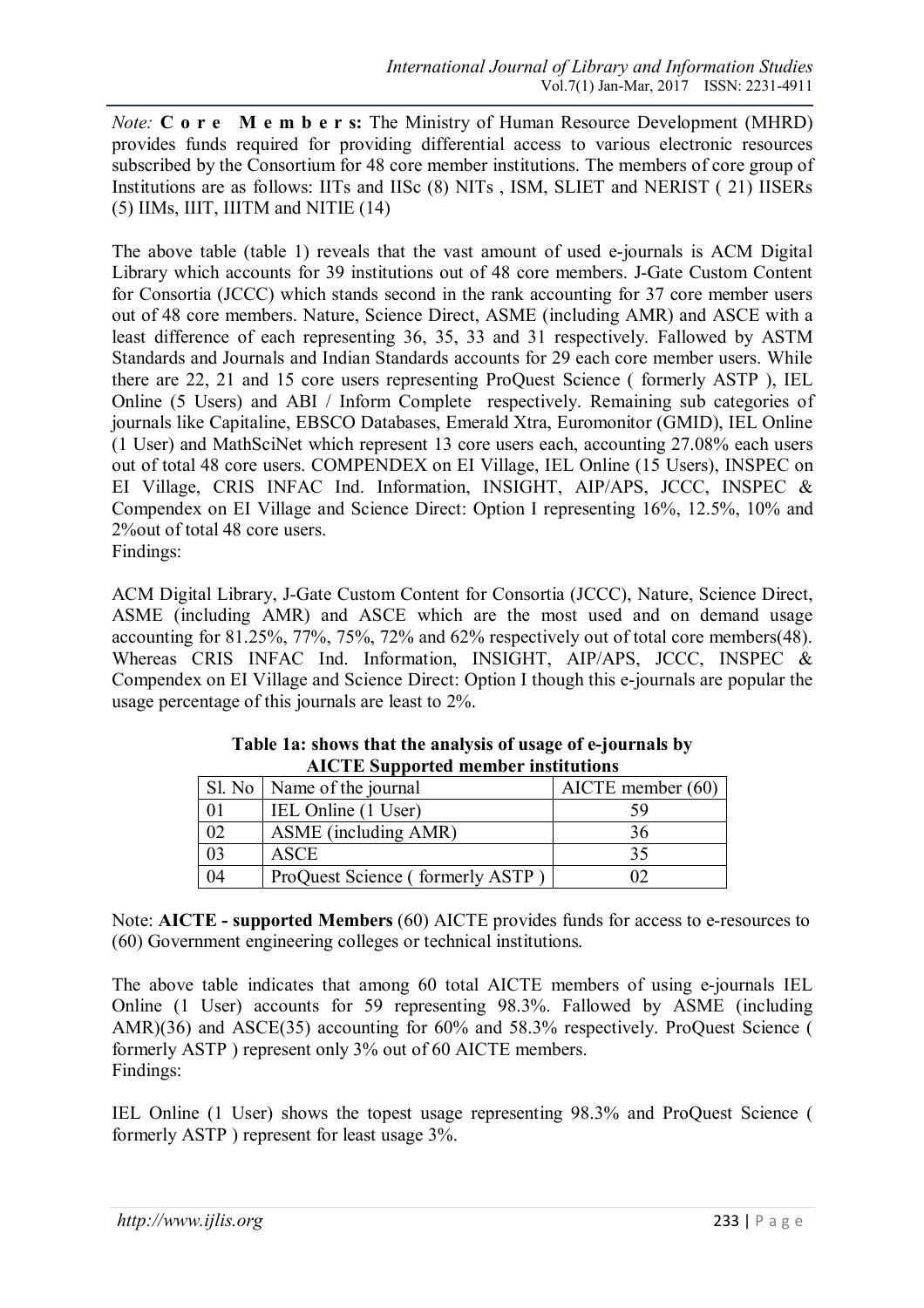| Sl. No                  | Name of the state        | <b>Total</b>            |
|-------------------------|--------------------------|-------------------------|
| $\mathbf{1}$            | <b>Tamil Nadu</b>        | 166                     |
| $\overline{c}$          | Maharashtra              | 144                     |
| $\overline{\mathbf{3}}$ | <b>Andhra Pradesh</b>    | 92                      |
| $\overline{4}$          | <b>Karnataka</b>         | 84                      |
| $\overline{5}$          | <b>Uttar Pradesh</b>     | 75                      |
| $\overline{6}$          | <b>Haryana</b>           | $\overline{57}$         |
| 7                       | <b>West Bengal</b>       | 50                      |
| 8                       | Kerala                   | 50                      |
| 9                       | Madhya Pradesh           | 41                      |
| 10                      | Gujarat                  | 32                      |
| 11                      | Punjab                   | 28                      |
| 12                      | Orissa                   | 24                      |
| 13                      | Delhi                    | 23                      |
| 14                      | Rajasthan                | 21                      |
| $\overline{15}$         | Uttaranchal              | $\overline{7}$          |
| 16                      | <u>Assam</u>             | 6                       |
| 17                      | Chattisgarh              | 6                       |
| 18                      | <b>Jharkhand</b>         | 6                       |
| 19                      | Jammu and Kashmir        | 5                       |
| 20                      | Himachal Pradesh         | $\overline{4}$          |
| 21                      | <b>Bihar</b>             |                         |
| $\overline{22}$         | Chandigarh               | $rac{3}{3}$             |
| 23                      | Goa                      | $\overline{\mathbf{3}}$ |
| 24                      | <b>Sikkim</b>            | $\overline{2}$          |
| 25                      | <b>Arunachal Pradesh</b> | $\overline{1}$          |
| 26                      | Pondicherry              | $\overline{1}$          |

**Table-2 State wise membership holder of INDEST in India**

# **Table-3: Categories of staff working in Libraries**

| Sl.<br>N <sub>0</sub> | Name of the college                               | No of<br>Professional<br><b>Staff</b> | No of non-<br>Professional<br><b>Staff</b> | <b>Total</b><br>no of<br>staff |
|-----------------------|---------------------------------------------------|---------------------------------------|--------------------------------------------|--------------------------------|
| 1                     | Dayananda Sagar College of Engineering            | 12                                    | 9                                          | 21                             |
| 2                     | <b>BMS</b> Institute of Technology                | 6                                     | 3                                          | 9                              |
| 3                     | Global Academy of Technology                      | 6                                     | 2                                          | 8                              |
| 4                     | Acharya Institute of Technology                   | 5                                     | 3                                          | 8                              |
| 5                     | Don Bosco Institute of Technology                 | 5                                     | $\overline{2}$                             | 7                              |
| 6                     | B.N.M. Institute of Technology                    | 5                                     | $\overline{2}$                             | 7                              |
| 7                     | K.S. Institute of Technology                      | 4                                     | 3                                          | 7                              |
| 8                     | Amrita School of Engineering                      | $\overline{4}$                        | $\overline{2}$                             | 6                              |
| 9                     | East Point College of Engineering &<br>Technology | $\overline{4}$                        | $\overline{2}$                             | 6                              |
| 10                    | East Point College of Engineering for Women       | 3                                     |                                            | 4                              |
|                       | <b>Total</b>                                      | 54                                    | 29                                         | 83                             |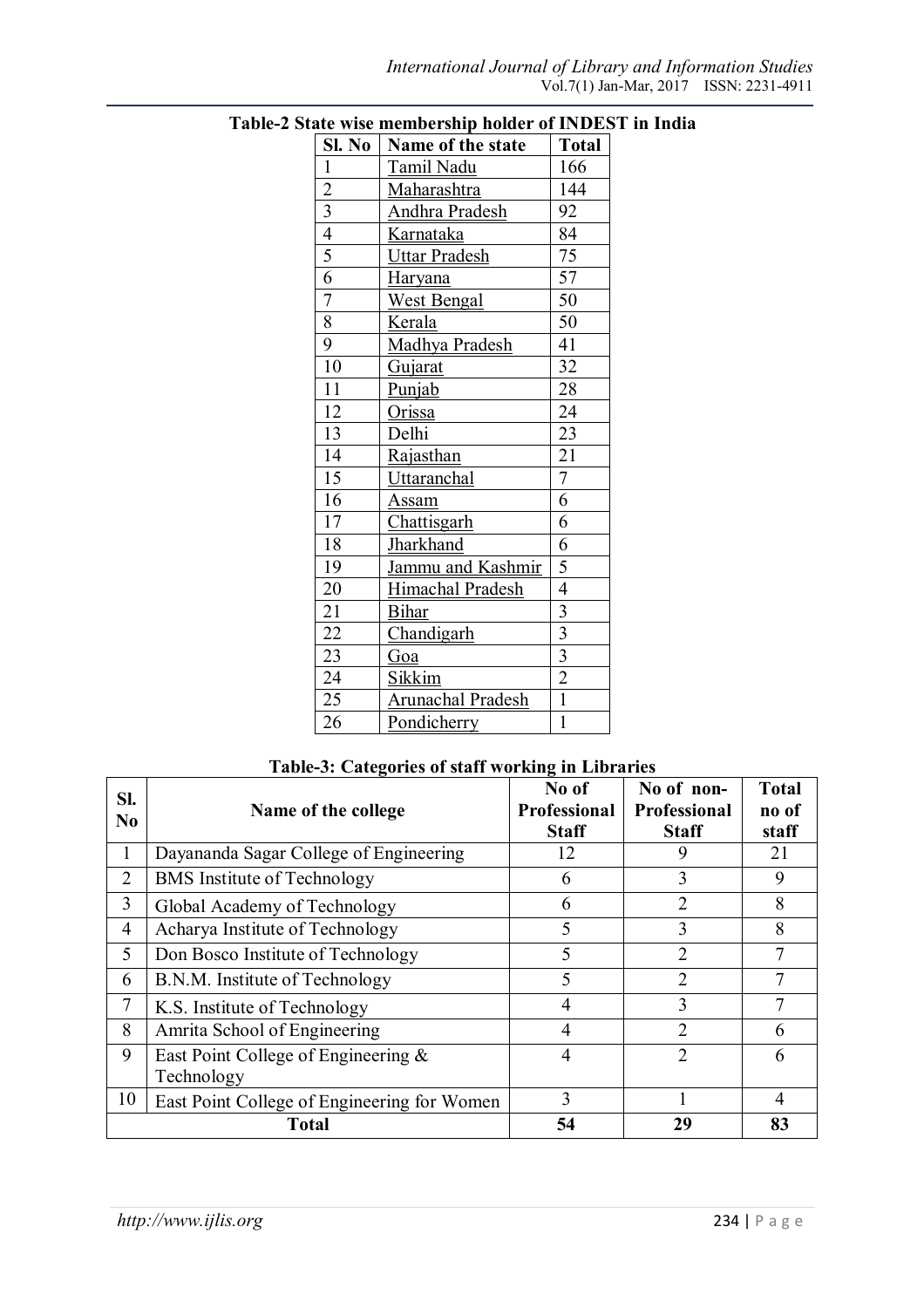### **Categories of staff managing library:**

Nowadays managing library requires special knowledge. Therefore information about professional staffs and non-professional staffs is obtain and presented in the table 3 excbit that the Dayananda Sagar College of Engineering is managed by 21 total numbers of staff out of whom 12 are professional staffs and 9 are non-professional staffs. The BMS Institute of Technology is managed by 6 professional staffs and 3 non-professional staffs whish accounts 9 total numbers of staffs. Global Academy of Technology and Acharya Institute of Technology accounts for 8 total numbers of staffs each of whom 6 are professional staffs and 2 are non-professional staffs in Global Academy of Technology and 5 are professional staffs and 3 are non-professional staffs in Acharya Institute of Technology. Don Bosco Institute of Technology, B.N.M. Institute of Technology and K.S. Institute of Technology represents 7 total numbers of staffs 5, 5 and 4 are professional staffs respectively, 2, 2 and 3 are nonprofessional staffs respectively. There are 6 total numbers of staffs each and 4 professional staffs each and 2 are non-professional staffs each in Amrita School of Engineering and East Point College of Engineering & Technology respectively. While East Point College of Engineering for Women has 4 total numbers of staffs of whom 3 are professional staffs and 1 are non-professional staffs.

Note:

- It is observed and personal interview with the professional staffs says that they have not under gone any special orientation or special training about INDEST.
- It spells out that staffs have awareness of INDEST by reading user guidelines of INDEST.
- It was found that through interview of staffs and observation of users that users are satisfied by the staff providing services of INDEST usage.

| S/ | Name of the college                         | <b>Users</b> |  |
|----|---------------------------------------------|--------------|--|
| N  |                                             | sample       |  |
| 1  | Dayananda Sagar College of Engineering      | 72           |  |
| 2  | <b>BMS</b> Institute of Technology          | 50           |  |
| 3  | Global Academy of Technology                | 40           |  |
| 4  | Acharya Institute of Technology             | 40           |  |
| 5  | Don Bosco Institute of Technology           | 30           |  |
| 6  | B.N.M. Institute of Technology              | 30           |  |
| 7  | K.S. Institute of Technology                | 30           |  |
| 8  | Amrita School of Engineering                | 30           |  |
| 9  | East Point College of Engineering &         | 22           |  |
|    | Technology                                  |              |  |
| 10 | East Point College of Engineering for Women | 16           |  |
|    | <b>Total</b><br>360                         |              |  |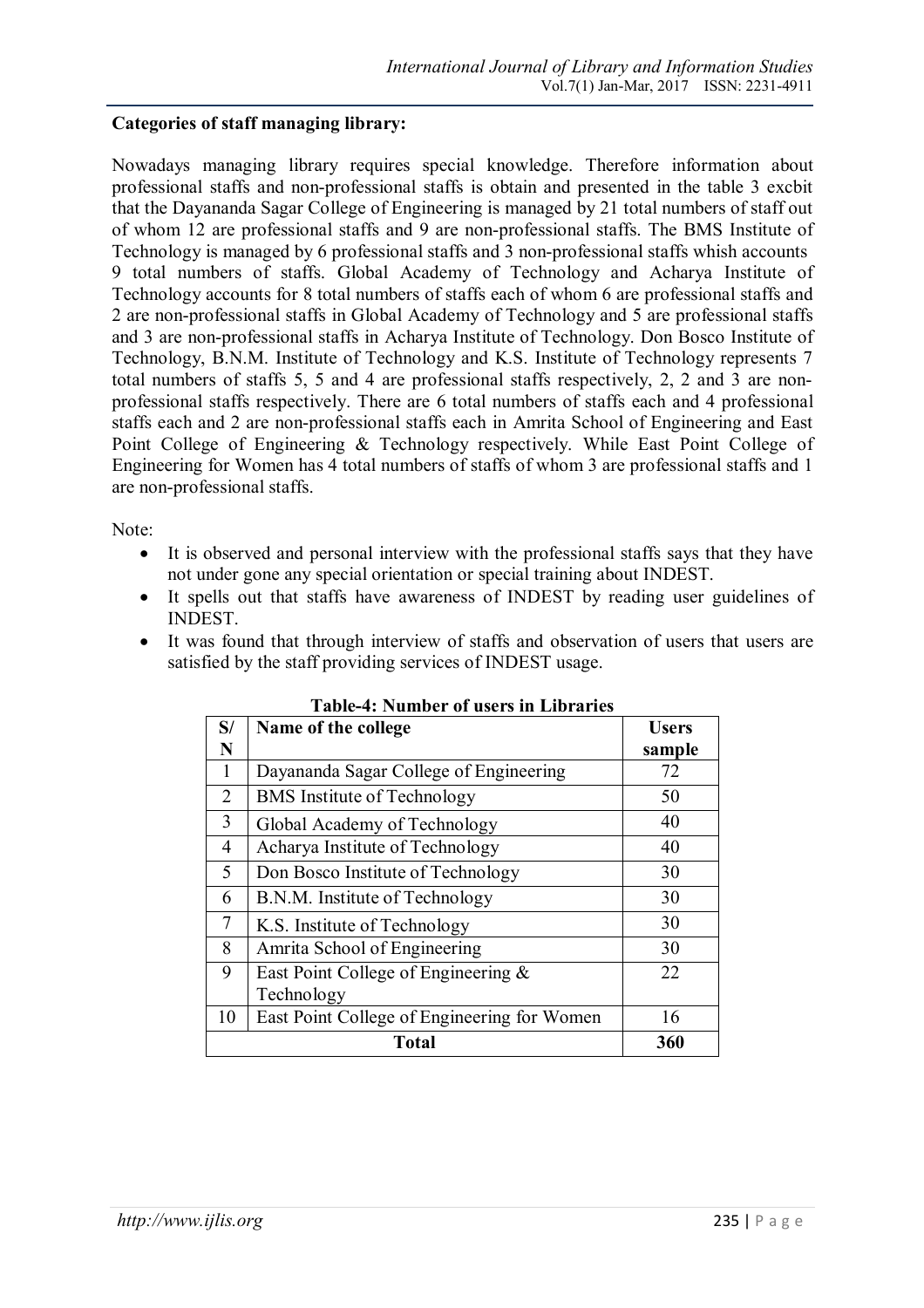| S/N | <b>Extent of Help Sought</b> | <b>Respondents</b> | Percent |  |
|-----|------------------------------|--------------------|---------|--|
|     | To moderate extent           | 160                | 44.44   |  |
|     | Not at all                   | 110                | 30.55   |  |
|     | To large extent              | 60                 | 16.66   |  |
|     | To some extent               | 30                 | 8.35    |  |
|     | 360<br>100<br><b>Total</b>   |                    |         |  |

#### **Table- 5: Help sought by the students from the library staff for Accessing INDEST**

Table 5 present help sought by student from the library staff. The table demonstrates that out of total 360 user 160 user take help to moderate extent accounting 44.44%. 110 users representing 30.55% have not sought help from library staff. While 60 user sought help to large extent representing 16.66% of the total respondent. Remaining 30 user out of total 360sought help to some extent represent 8.35% of the total.

- There is a 50% difference in opinion from users of saying that the extent of help sought to a large extent and to some extent.
- There is a vast difference in the percentage between moderate extent of help sought by student and large extent of help sought by student from staff.

| THOIC OF THECHIOM I WELL WAODECH TO MECCHIN LI |                                  |              |         |
|------------------------------------------------|----------------------------------|--------------|---------|
| S/N                                            | Method/Path                      | Users sample | Percent |
|                                                | Got guidance from library staff  | 240          | 66.68   |
|                                                | Learnt From friends / colleagues | 70           | 19.44   |
|                                                | By Trail and error               | 50           | 13.88   |
|                                                | Total                            | 360          | 100     |

**Table-6: Method/Path adopted to access E – journals**

Table 6 shows users were asked to spell out their method/path adopted to access e-journals. The responses received are tabulated and presented in table 6.

The table depicts that there are 240 use4rs respondents who adopted or took guidance from library staff account for 66.68% of the total respondents (360). Further 70(19.44%) users discussed among learned friends are colleagues to access e-journals. Remaining 50 users accessed e-journals by trail and error guidelines represent 13.88% of the total respondents.

- Maximum number of user respondents that is 240 out of total 360 took guidance from library staff represent 66.68%.
- The least user respondents representing 50(13.88%) are by trail and error basis.

| <b>C</b> aber abage bathsmetion of e-journals |                       |              |         |  |
|-----------------------------------------------|-----------------------|--------------|---------|--|
| S/N                                           | <b>User response</b>  | <b>Users</b> | Percent |  |
|                                               | Moderate satisfied    | 180          | 50      |  |
| $\overline{2}$                                | Highly satisfied      | 90           | 25      |  |
| 3                                             | Not satisfied         | 60           | 16.66   |  |
| 4                                             | Very little satisfied | 30           | 8.34    |  |
|                                               | <b>Total</b>          | 360          | 100     |  |

**Table- 6 user usage satisfaction of e-journals**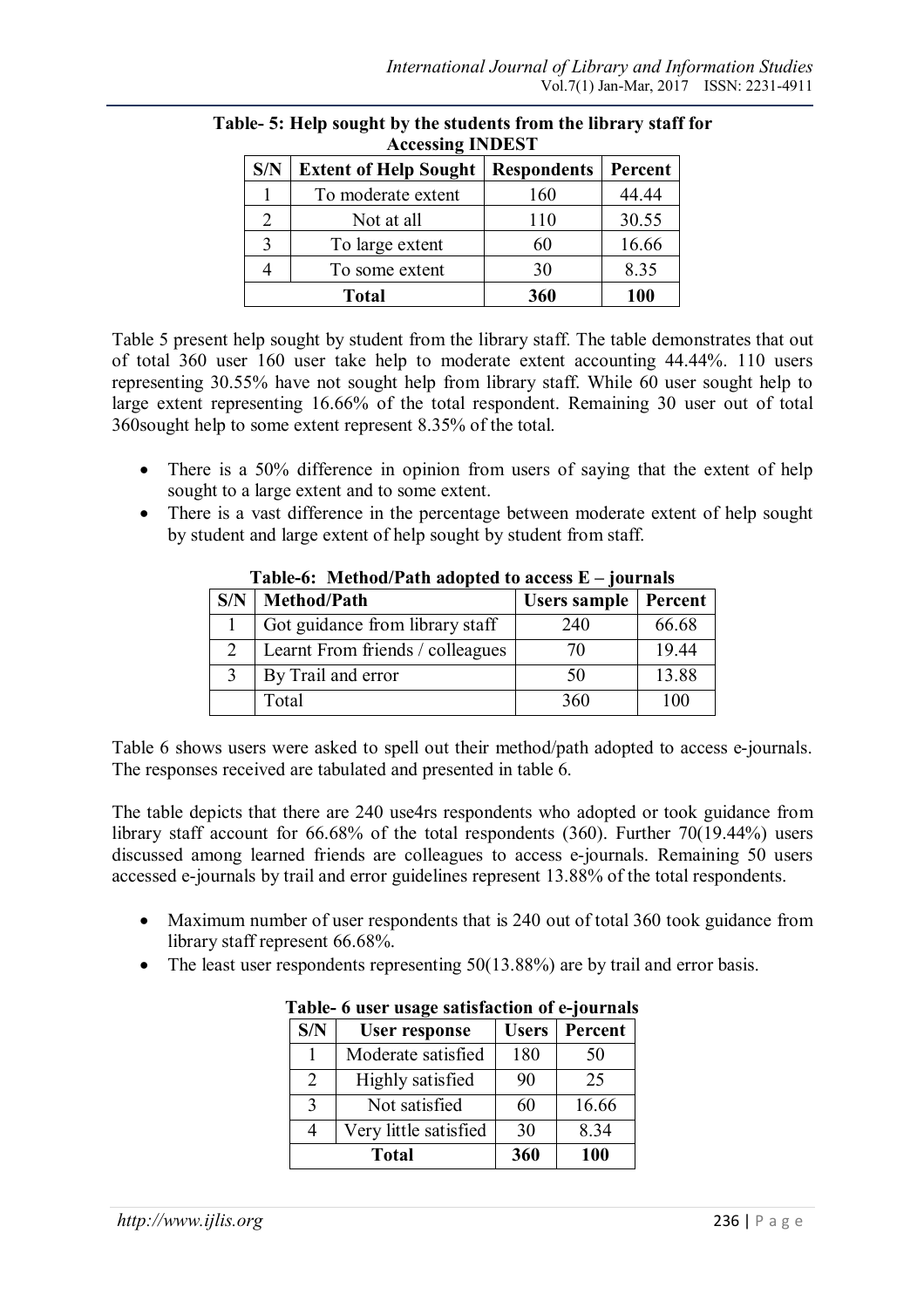To know the status of satisfaction of user respondents, information was sought and the same is presented in table 6.

The table furnishes the details about user usage satisfaction of e-journals. It may see that maximum (180) numbers of users are moderately satisfied with the usage of e-journals of INDEST represent 50% of the total 360. It shows that there are 90 users who are highly satisfied with the usage of e-journals represent 25% of the total. 60 users are not satisfied while accessing to e-journals of INDEST accounts 16.66%, while i.e., 30 users who are very little satisfied in using e-journals of INDEST represent 8.34% of the total.

- It may observe that out of 300 user's. The 30 users who are very little satisfied accounting for 10%.
- 30% out of 300 satisfied user respondents who are highly satisfied account for 90 users.
- 180 user respondents who are moderately satisfied account for 60% out of total 300.
- Remaining 60 user respondents who are not at all satisfied out of total 360 user respondents.
- Note: it may see that out of 360 users 300 users are satisfied.

### **Findings and suggestions:**

ACM Digital Library, J-Gate Custom Content for Consortia (JCCC), Nature, Science Direct, ASME (including AMR) and ASCE which are the most used and on demand usage accounting for 81.25%, 77%, 75%, 72% and 62% respectively out of total core members(48). Whereas CRIS INFAC Ind. Information, INSIGHT, AIP/APS, JCCC, INSPEC & Compendex on EI Village and Science Direct: Option I though this e-journals are popular the usage percentage of this journals are least to 2%. IEL Online (1 User) shows the topest usage representing 98.3% and ProQuest Science (formerly ASTP) represent for least usage 3%. It is observed and personal interview with the professional staffs says that they have not under gone any special orientation or special training about INDEST. It spells out that staffs have awareness of INDEST by reading user guidelines of INDEST. It was found that through personal interview of staffs and observation of users that users are satisfied by the staff providing services of INDEST usage. There is a vast difference in percentage between moderate extent of help sought by students from staff. There is a very least difference in percentage between the moderate extent of help sought by students and not at all. Maximum number of user that is 240 out of total 360 take guidance from library staff to access INDEST journals represents 66.68%. The least user representing 50(13.88%) access INDEST journals are by trail and error basis. It may observe that out of 300 users. The 30 users who are very little satisfied accounting for 10%. 30% out of 300 users who are highly satisfied account for 90 users. 180 users who are moderately satisfied account for 60% out of total 300. Remaining, 60 users who are not at all satisfied out of total 360 users. It may see that out of 360 users 300 users are satisfied.

### **Conclusion**

INDEST- consortium is the most ambitious initiative subscription to electronic resources. The number of members in the consortium is growing vast. IEC online is on the top in the usage rank engineering e- journal. It is observed that library staff not undergone any